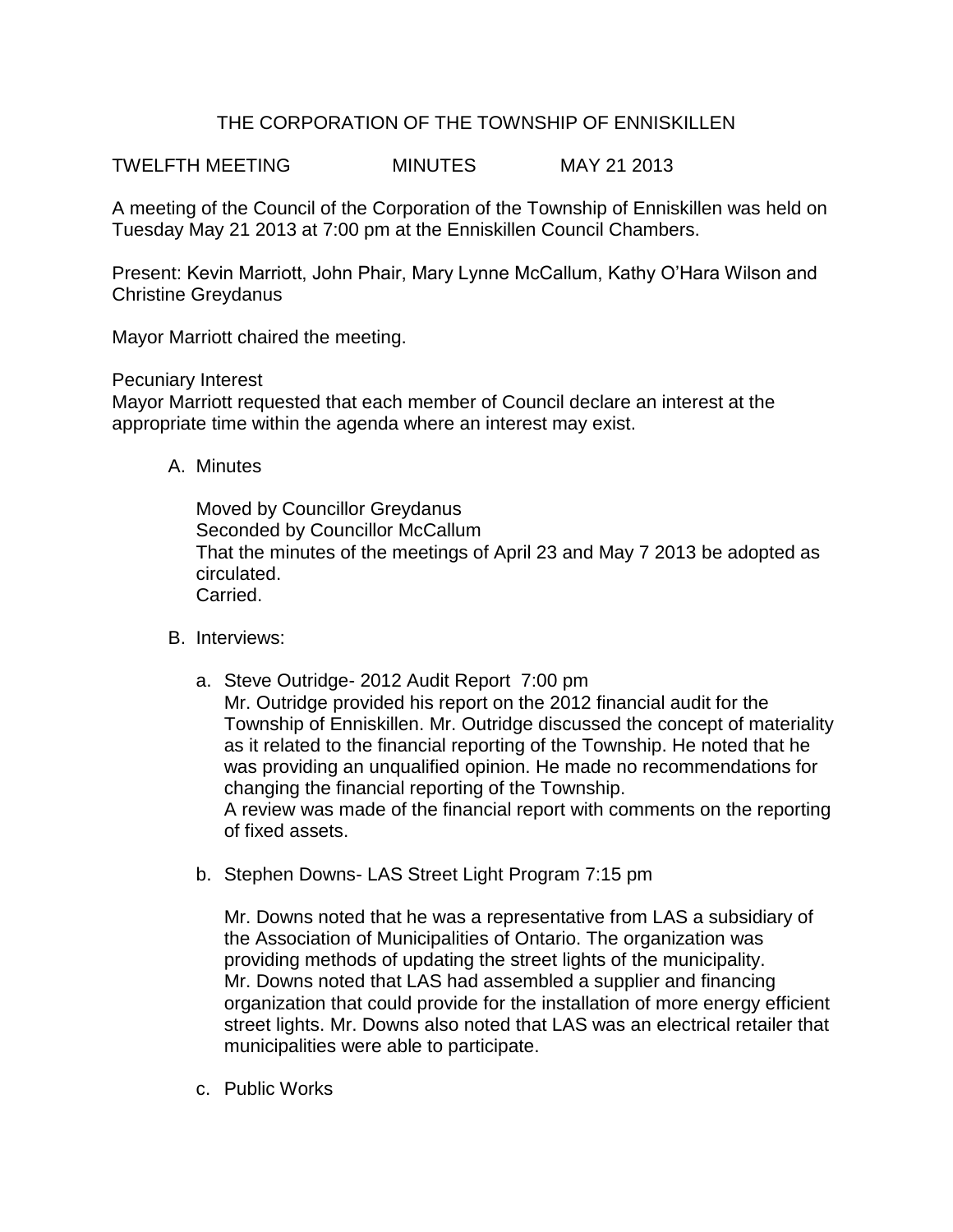No public works reports were provided at the meeting.

Moved by Councillor Greydanus Seconded by Councillor O'Hara Wilson That the Council move into a meeting of the Committee of Adjustment. Carried.

Moved by Councillor Phair Seconded by Councillor McCallum That the Council reconvene the regular meeting. Carried.

- C. Correspondence for information
	- 1. AMO
		- a- Mandatory Sprinklers
		- b- OPP Consultations on Billing Reform other updates
		- c- 2013 Provincial Budget
		- d- AMO Conference Update
	- 2. Ministry of Agriculture and Food Drainage Super Grant
	- 3. Ministry of Agriculture and Food Drainage Act Protocol
	- 4. St Clair Region Conservation Authority Meeting Highlights Apr 18-13
	- 5. County of Lambton
		- a. Cultural Competency Training
		- b. Warden –letters to Premier
		- c. County Tax Bylaws
	- 6. E-Waste Diversion Program
	- 7. Federation of Canadian Municipalities communique May 10-13
	- 8. Premier Wynne acknowledgment of receipt of wind turbine resolution
	- 9. Ontario Defibrillator Access Initiative
	- 10.CAA Annual Worst Road Campaign
	- 11.Decoration Day Hillsdale Cemetery June 9-13 1:30 pm
	- 12.MPAC Municipal Status Report
	- 13.Sarnia Heavy Equipment Association Municipal Night June 13-13
	- 14.Independent Electricity System Operator's 2012 Annual Report
	- 15.Council for Clean & Reliability Electricity Overcoming Public Opposition to New Electricity Infrastructure Projects
	- 16.Conservation Update May-13
	- 17.Mayors' Coalition for Affordable Sustainable and Accountable Policing

Moved by Councillor Greydanus

Seconded by Councillor O'Hara Wilson

That correspondence items 1-8, 10-17 be received and filed and that the Clerk report back on agenda item 9.

Carried.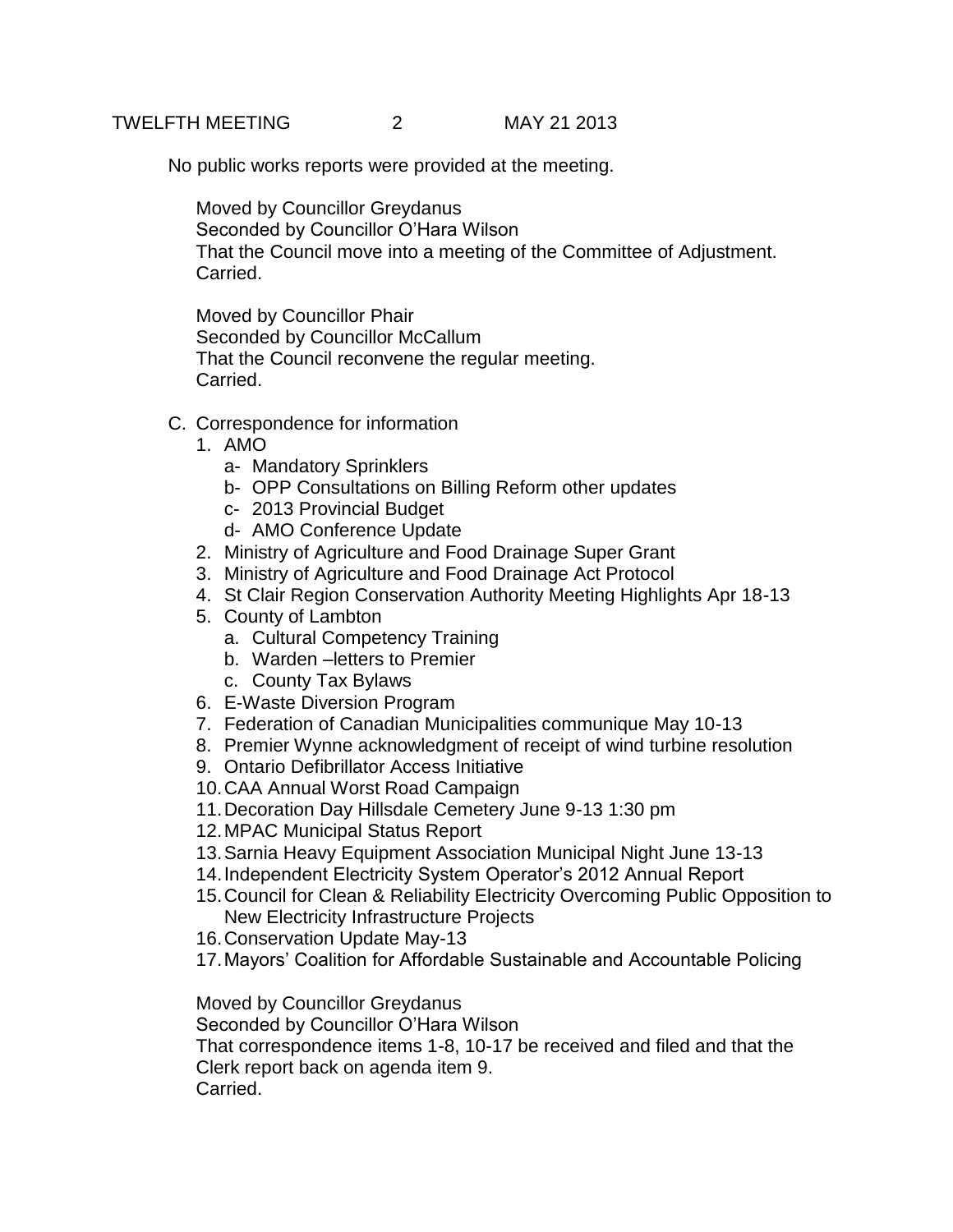d. Eileen Williams- Oil City Sewer System Present: Ken Sitzes, Norm and Wilma Sitzes, Mr. and Mrs. Wes Patterson, Tom Sinclair Sr., and Scott and Troy McDonald and Ken and Janice Poland, Mr.and Mrs. Strevel.

Mrs. Williams noted that she and other residents from Oil City were present to request answers to questions concerning the financing of the Oil City sewage system dating back to the construction of the system in 1974 and also in 1984.

Mrs. Williams noted that two recent articles in the newspaper indicated that the sewer system was constructed in the 1980s where in fact it had been completed in 1974.

Mrs. Williams requested that records be provided by the Township of the financing the Oil City Lagoon system.

Mrs. Williams questioned about the ownership of the sewer system. It was noted that the Ministry of Environment had transferred the ownership to the Township in 1999.

Mayor Marriott circulated information concerning the operating costs of the sewer system and a comparison of sewer charges for neighbouring municipalities.

A discussion took place in regards to the operation of the sewage lagoon and issues associated with the discharge of the effluent. The use of alum in the lagoon was discussed.

It was noted that the clean out of the lagoon was not currently planned but discussions would be taking place to determine the methods to be used to clean the lagoon.

- D. Correspondence requiring motions
	- 1. Resolution North Middlesex Not a Willing host for Industrial Wind Turbines

Moved by Councillor Phair Seconded by Councillor Greydanus That the resolution from North Middlesex concerning industrial wind towers be supported. Carried.

Mayor Marriott noted that rpGlobal had announced today that they would not be proceeding with a wind turbine project in the Township of Enniskillen.

E. Accounts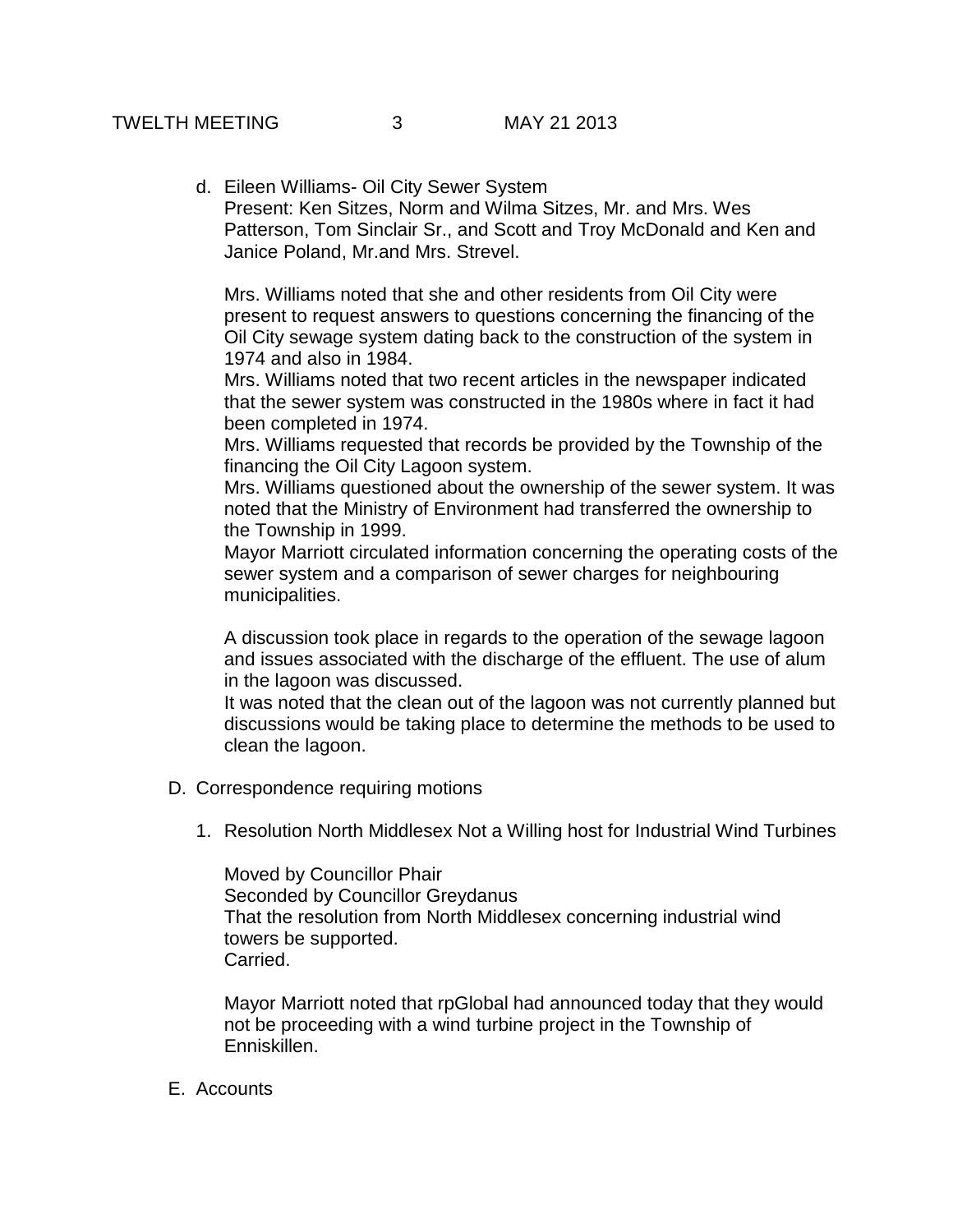Moved by Councillor Greydanus Seconded by Councillor Phair That the accounts be paid as circulated: Cheque: 5880-5917: \$ 54,462.98 Cheque: 5918-5931: \$ 28,215.96 Carried.

- F. Bylaws
	- 1. Bylaw 42 of 2013 Building Inspection Agreement Bylaw
	- 2. Bylaw 44 of 2013 Tax Rate Bylaw
	- 3. Bylaw 45 of 2013 Site Plan Control Agreement Ducharme
	- 4. Bylaw 46 of 2013 Confirmation Bylaw

Moved by Councillor O'Hara Wilson Seconded by Councillor Greydanus That first and second reading be given to Bylaws 42, 44, 45 and 46 of 2013. Carried.

Moved by Councillor Phair Seconded by Councillor McCallum That third and final reading be given to Bylaws 42, 44, 45 and 46 of 2013 Carried.

- G. Other Business
	- 1. Minutes Oil Springs/Enniskillen Volunteer Fire Department

Councillor O'Hara Wilson reviewed the minutes of the Oil Springs/Enniskillen Volunteer Fire Department.

Moved by Councillor O'Hara Wilson Seconded by Councillor Greydanus That the minutes of the Oil Springs/Enniskillen Volunteer Fire Department be received. Carried.

2. Petrolia North Enniskillen Minutes May 9 2013

Councillor Greydanus reviewed the minutes for the Petrolia North Enniskillen fire management committee of May 9 2013. She noted that the department was undertaking a risk assessment of Concession 14. The department was focusing additional fire safety activities in the area.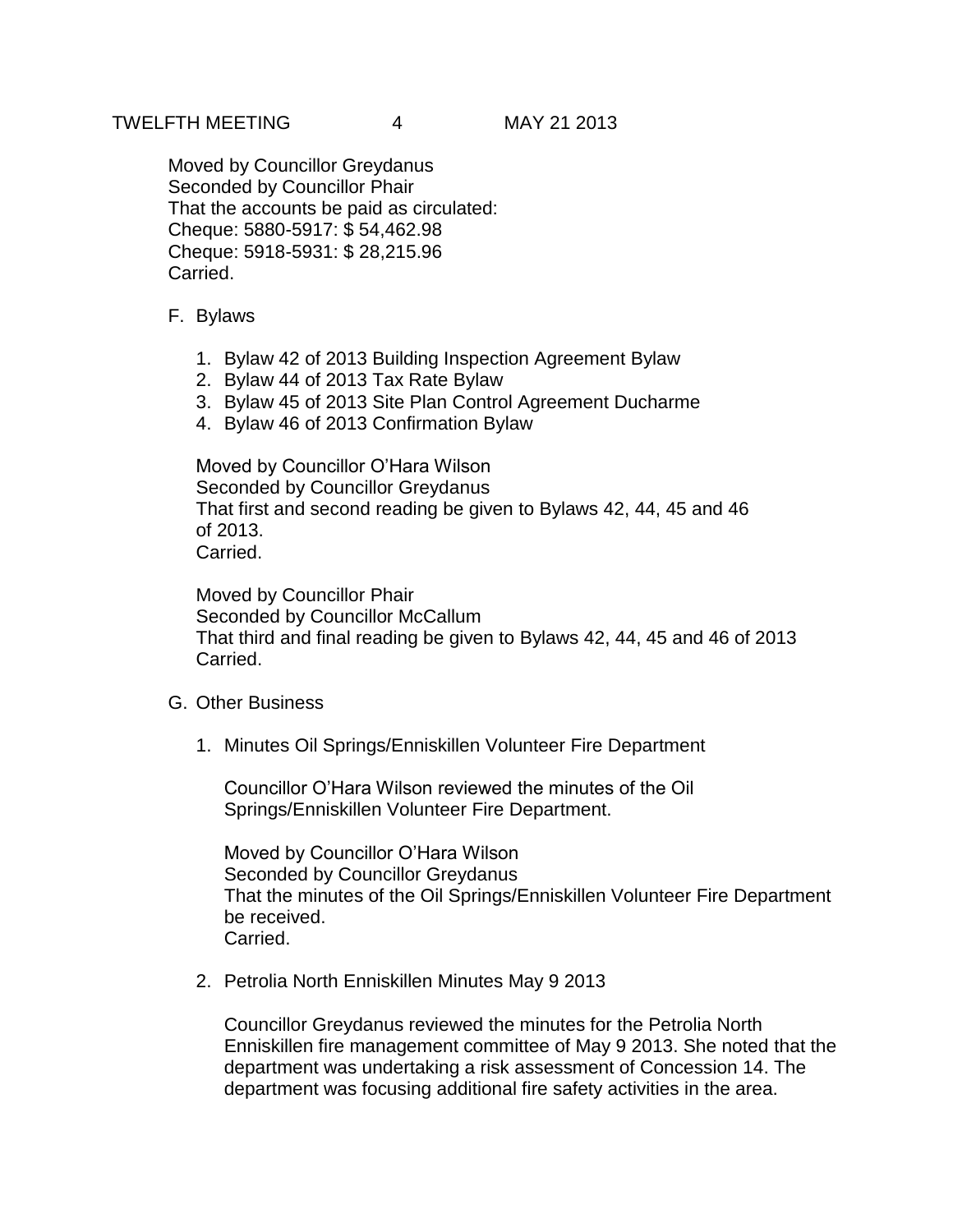Councillor Greydanus reported that the Fire Association had presented a proposal to fund and construct an addition to the fire hall to be used for training and storage of the two old fire trucks.

Moved by Councillor Greydanus Seconded by Councillor O'Hara Wilson That the minutes of the management committee of the Petrolia North Enniskillen fire department be received. Carried.

3. Petrolia North Enniskillen 2012 Annual Report Councillor Greydanus reported on the 2012 annual report

Moved by Councillor Greydanus Seconded by Councillor Phair That the 2012 annual report for the Petrolia North Enniskillen Fire Department be received. Carried.

- 4. John Phair Western Ontario Warden's Caucus
- 5. Oil City Cemetery Bylaw
- 6. Water Insert Spring 2013

The Clerk was requested to provide notice in the information circular concerning the Oil City Cemetery bylaw.

Moved by Councillor Greydanus Seconded by Councillor O'Hara Wilson That Mayor Marriott attend the Oil City decoration service for June 16 2013 at 1 pm. Carried.

- 7. Notice of Shiloh Community Center Meeting May 28, 2013- 7:00 pm
- 8. Municipal Benefit Renewal

The Clerk reported that the renewal costs for the municipal benefit program had gone down. No changes were made to the program. All members of the group were satisfied with the program and the service being provided by the insurance companies.

9. Memo re copier replacement

Based on the review of three copier suppliers the Clerk recommended that a Ricoh copier be purchased.